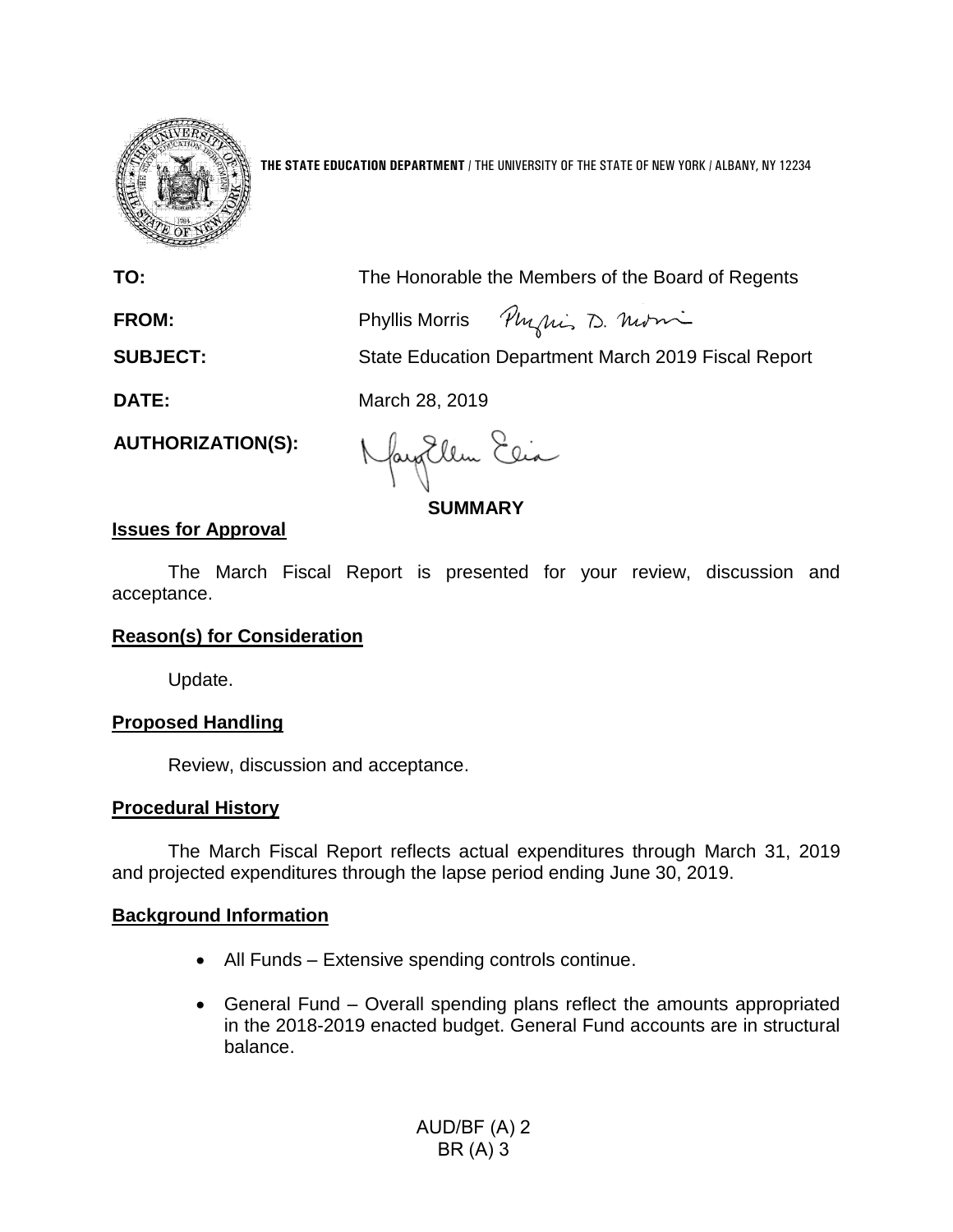- Special Revenue All revenue accounts are in structural balance on a current year basis and the accumulated negative balance in the Cultural Education Account is ending the state fiscal year at a negative \$2.2 million.
- Federal This report reflects current year plans for two-year grant awards.

## **Recommendation**

I recommend that the Board of Regents accept the March 2019 State Education Department Fiscal Report as presented.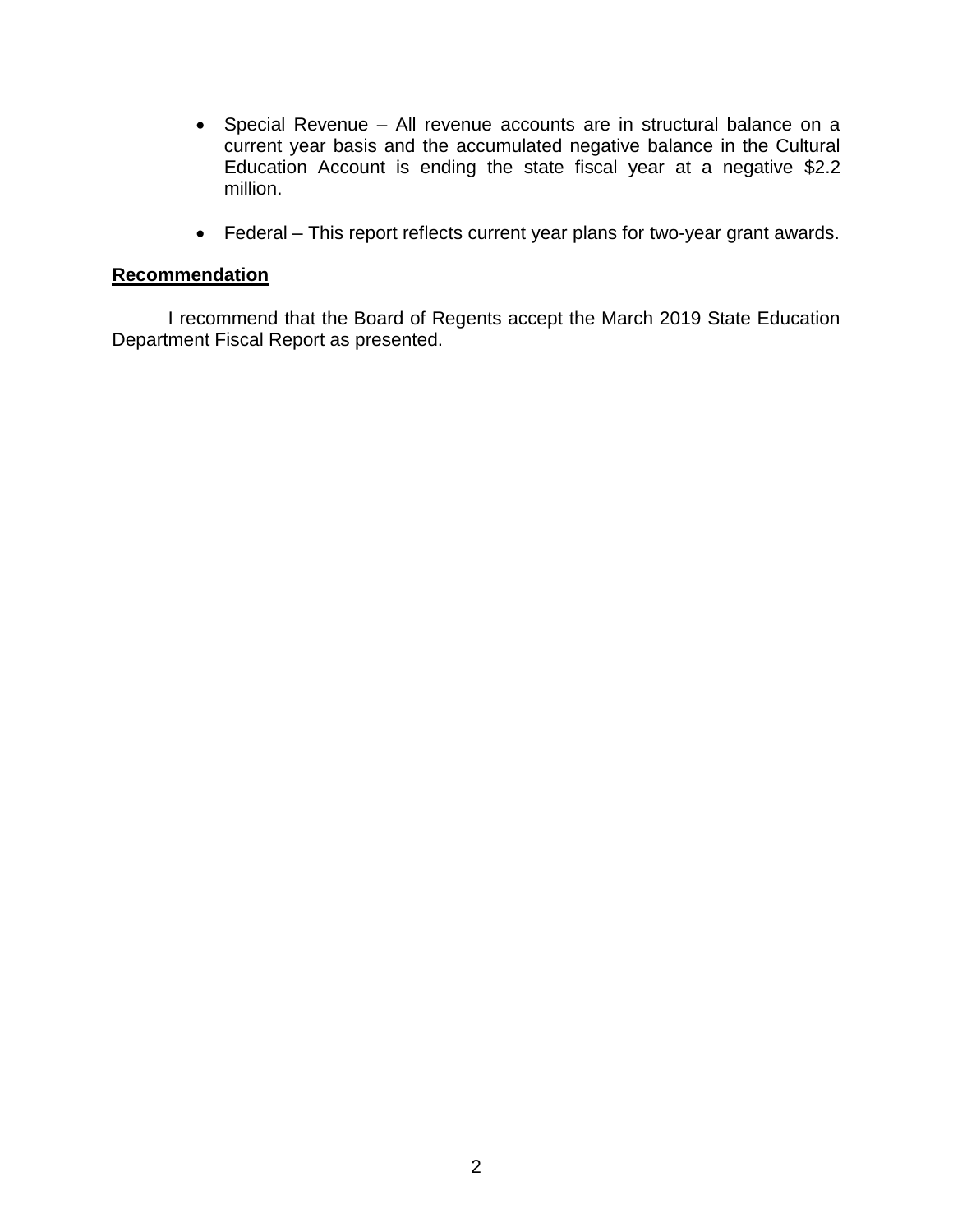### **STATE EDUCATION DEPARTMENT GRAND TOTALS FINANCIAL STATUS AS OF MARCH 31, 2019**

*For State Fiscal Year 2018-19*

|                                                                                                                        |          | (1)                               | (2)                                      | (3)                                                   | (4)                                                  | (5)                                                   | (6)                                                   | (7)                                                   | (8)                                              | (9)                                                            |
|------------------------------------------------------------------------------------------------------------------------|----------|-----------------------------------|------------------------------------------|-------------------------------------------------------|------------------------------------------------------|-------------------------------------------------------|-------------------------------------------------------|-------------------------------------------------------|--------------------------------------------------|----------------------------------------------------------------|
|                                                                                                                        |          | Available<br>Funds<br>on 4/1/18   | 2018-2019<br>Projected<br>Revenue        | Cumulative<br>Projected<br>Revenue<br>2018-2019       | Actual<br>Expenditures<br>Through<br>3/31/19         | Projected<br>Expenditures<br>to Program<br>Period End | Total<br>Expenditures<br>Actual and<br>Projected      | 2018-2019<br>Projected<br>Revenue vs.<br>Expenditures | Projected<br>Structural<br>Balance<br>at 3/31/19 | Cumulative<br>Projected<br>Balance<br>at Program<br>Period End |
| <b>GENERAL FUND</b><br><b>Personal Service</b><br>Nonpersonal Service                                                  | Subtotal | 0<br>$\mathbf{0}$<br>$\mathbf{0}$ | 31,565,248<br>27, 171, 752<br>58,737,000 | 32,301,159<br>26,435,841<br>58,737,000                | 27,211,030<br>13,735,578<br>40,946,608               | 4,354,218<br>13,436,174<br>17,790,392                 | 31,565,248<br>27, 171, 752<br>58,737,000              | 0<br>0<br>$\Omega$                                    | 0<br>0<br>$\Omega$                               | 0<br>$\pmb{0}$<br>$\overline{0}$                               |
| <b>SPECIAL REVENUE</b><br>All Accounts                                                                                 | Subtotal | 61,368,647                        | 166,007,354                              | 227,376,001                                           | 145,624,534                                          | 14,354,005                                            | 159,978,539                                           | 6,028,815                                             | 12,824,898                                       | 67,397,462                                                     |
| <b>FEDERAL FUNDS</b><br>October-September Programs<br>Personal Service<br>Fringe/Indirect Costs<br>Nonpersonal Service | Subtotal | N/A<br>N/A<br>N/A<br>N/A          | N/A<br>N/A<br>N/A<br>N/A                 | 52.496.940<br>43,961,992<br>24,976,464<br>121,435,396 | 16,080,475<br>16,097,908<br>4,338,284<br>36,516,666  | 36,416,465<br>27,864,084<br>20,638,180<br>84,918,730  | 52,496,940<br>43,961,992<br>24,976,464<br>121,435,396 | N/A<br>N/A<br>N/A<br>N/A                              | N/A<br>N/A<br>N/A<br>N/A                         | N/A<br>N/A<br>N/A<br>N/A                                       |
| July-June Programs<br><b>Personal Service</b><br>Fringe/Indirect Costs<br>Nonpersonal Service                          | Subtotal | N/A<br>N/A<br>N/A<br>N/A          | N/A<br>N/A<br>N/A<br>N/A                 | 35,457,865<br>29,287,833<br>38,093,560<br>102,839,258 | 26,761,904<br>17,949,275<br>10,398,057<br>55,109,236 | 8,695,961<br>11,338,558<br>27,695,503<br>47,730,022   | 35,457,865<br>29,287,833<br>38,093,560<br>102,839,258 | N/A<br>N/A<br>N/A<br>N/A                              | N/A<br>N/A<br>N/A<br>N/A                         | N/A<br>N/A<br>N/A<br>N/A                                       |
| <b>GRAND TOTALS</b>                                                                                                    |          | N/A                               | N/A                                      | 510,387,655                                           | 278,197,044                                          | 164,793,149                                           | 442,990,193                                           | N/A                                                   | N/A                                              | N/A                                                            |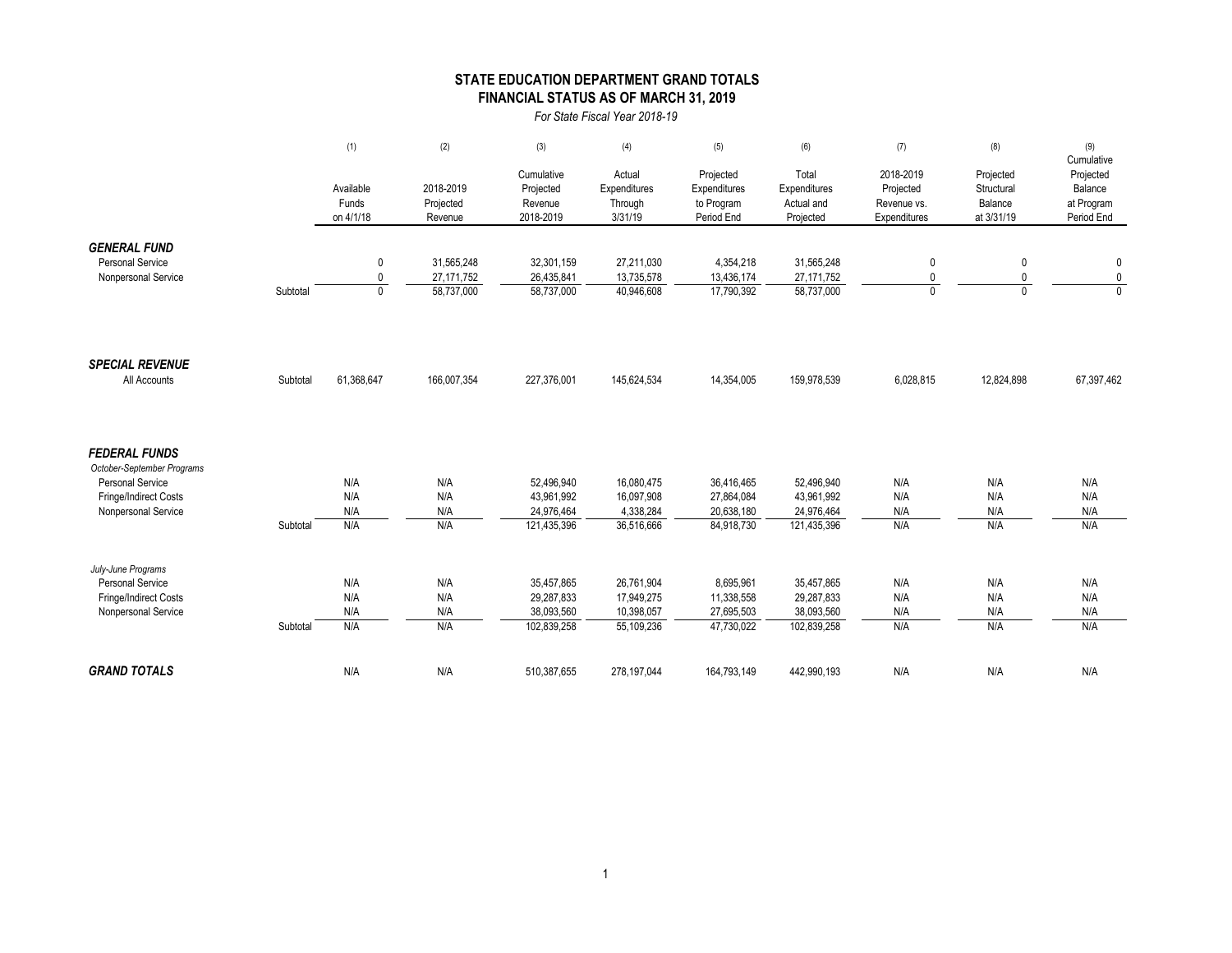### **FINANCIAL STATUS AS OF MARCH 31, 2019 ADULT CAREER AND CONTINUING EDUCATION SERVICES**

#### *For State Fiscal Year 2018-19*

|                                     |          | (1)                             | (2)                               | (3)                                             | (4)                                          | (5)                                                   | (6)                                              | (7)                                                   | (8)                                              | (9)<br>Cumulative                                |
|-------------------------------------|----------|---------------------------------|-----------------------------------|-------------------------------------------------|----------------------------------------------|-------------------------------------------------------|--------------------------------------------------|-------------------------------------------------------|--------------------------------------------------|--------------------------------------------------|
|                                     |          | Available<br>Funds<br>on 4/1/18 | 2018-2019<br>Projected<br>Revenue | Cumulative<br>Projected<br>Revenue<br>2018-2019 | Actual<br>Expenditures<br>Through<br>3/31/19 | Projected<br>Expenditures<br>to Program<br>Period End | Total<br>Expenditures<br>Actual and<br>Projected | 2018-2019<br>Projected<br>Revenue vs.<br>Expenditures | Projected<br>Structural<br>Balance<br>at 3/31/19 | Projected<br>Balance<br>at Program<br>Period End |
| <b>GENERAL FUND</b>                 |          |                                 |                                   |                                                 |                                              |                                                       |                                                  |                                                       |                                                  |                                                  |
| <b>Personal Service</b>             |          | $\mathbf{0}$                    | 667,000                           | 667,000                                         | 484,269                                      | 182,731                                               | 667,000                                          | $\mathbf{0}$                                          | $\mathbf{0}$                                     | 0                                                |
| Nonpersonal Service                 |          |                                 | 3,539,000                         | 3,539,000                                       | 2,203,857                                    | 1,335,143                                             | 3,539,000                                        |                                                       |                                                  |                                                  |
|                                     | Subtotal | $\mathbf{0}$                    | 4,206,000                         | 4,206,000                                       | 2,688,126                                    | 1,517,874                                             | 4,206,000                                        | $\mathbf{0}$                                          | $\Omega$                                         |                                                  |
| <b>FEDERAL FUNDS</b>                |          |                                 |                                   |                                                 |                                              |                                                       |                                                  |                                                       |                                                  |                                                  |
| October-September Programs          |          |                                 |                                   |                                                 |                                              |                                                       |                                                  |                                                       |                                                  |                                                  |
| <b>Personal Service</b>             |          | N/A                             | N/A                               | 45,884,936                                      | 13,629,207                                   | 32,255,729                                            | 45,884,936                                       | N/A                                                   | N/A                                              | N/A                                              |
| Fringe/Indirect Costs               |          | N/A                             | N/A                               | 39,681,292                                      | 14,310,637                                   | 25,370,655                                            | 39,681,292                                       | N/A                                                   | N/A                                              | N/A                                              |
| Nonpersonal Service                 |          | N/A                             | N/A                               | 19,500,000                                      | 4,188,246                                    | 15,311,754                                            | 19,500,000                                       | N/A                                                   | N/A                                              | N/A                                              |
|                                     | Subtotal | N/A                             | N/A                               | 105,066,228                                     | 32,128,089                                   | 72,938,139                                            | 105,066,228                                      | N/A                                                   | N/A                                              | N/A                                              |
| July-June Programs                  |          |                                 |                                   |                                                 |                                              |                                                       |                                                  |                                                       |                                                  |                                                  |
| <b>Personal Service</b>             |          | N/A                             | N/A                               | 1,150,000                                       | 0                                            | 1,150,000                                             | 1,150,000                                        | N/A                                                   | N/A                                              | N/A                                              |
| Fringe/Indirect Costs               |          | N/A                             | N/A                               | 925,520                                         | $\bigcap$                                    | 925,520                                               | 925,520                                          | N/A                                                   | N/A                                              | N/A                                              |
| Nonpersonal Service                 |          | N/A                             | N/A                               | 4,607,257                                       | 634,533                                      | 3,972,724                                             | 4,607,257                                        | N/A                                                   | N/A                                              | N/A                                              |
|                                     | Subtotal | N/A                             | N/A                               | 6,682,777                                       | 634,533                                      | 6,048,244                                             | 6,682,777                                        | N/A                                                   | N/A                                              | N/A                                              |
| <b>SPECIAL REVENUE</b>              |          |                                 |                                   |                                                 |                                              |                                                       |                                                  |                                                       |                                                  |                                                  |
| <b>Workers' Compensation</b>        |          | 3,530                           | 58,000 (b)                        | 61,530                                          | 42,668                                       | 15,332                                                | 58,000                                           | $\mathbf{0}$                                          | $\mathbf{0}$                                     | 3,530                                            |
| Social Security                     |          | $0$ (a)                         | 206,601                           | 206,601                                         | 63,280                                       | 143,321                                               | 206,601                                          | $\Omega$                                              | $\Omega$                                         | $\Omega$                                         |
| Proprietary - Supervision           |          | 2,065,128                       | $4,300,000$ (c)                   | 6,365,128                                       | 3,224,877                                    | 509,898                                               | 3,734,775                                        | 565,225                                               | 565,225                                          | 2,630,353                                        |
| Proprietary - Tuition Reimbursement |          | 4,669,102                       | $500,000$ (d)                     | 5,169,102                                       | 52,389                                       | 397,611                                               | 450,000                                          | 50,000                                                | 250,000                                          | 4,719,102 (e)                                    |
| High School Equivalency (GED)       |          | 1,197,122                       | 170,000                           | 1,367,122                                       | $\Omega$                                     | 165,000                                               | 165,000                                          | 5,000                                                 | 5,000                                            | 1,202,122                                        |

(a) This is a reimbursable account. Carry-in balances are not reported for reimbursable accounts since these balances will ultimately be zero (allowing for processing time).

(b) A sweep of \$32,000 is anticipated against this account pursuant to the enacted State budget.

(c) A sweep of \$297,000 is anticipated against this account pursuant to the enacted State budget.

(d) A sweep of \$23,000 is anticipated against this account pursuant to the enacted State budget.

(e) Funds are earmarked to provide financial protection for students who attend licensed proprietary schools in the event of a school closing.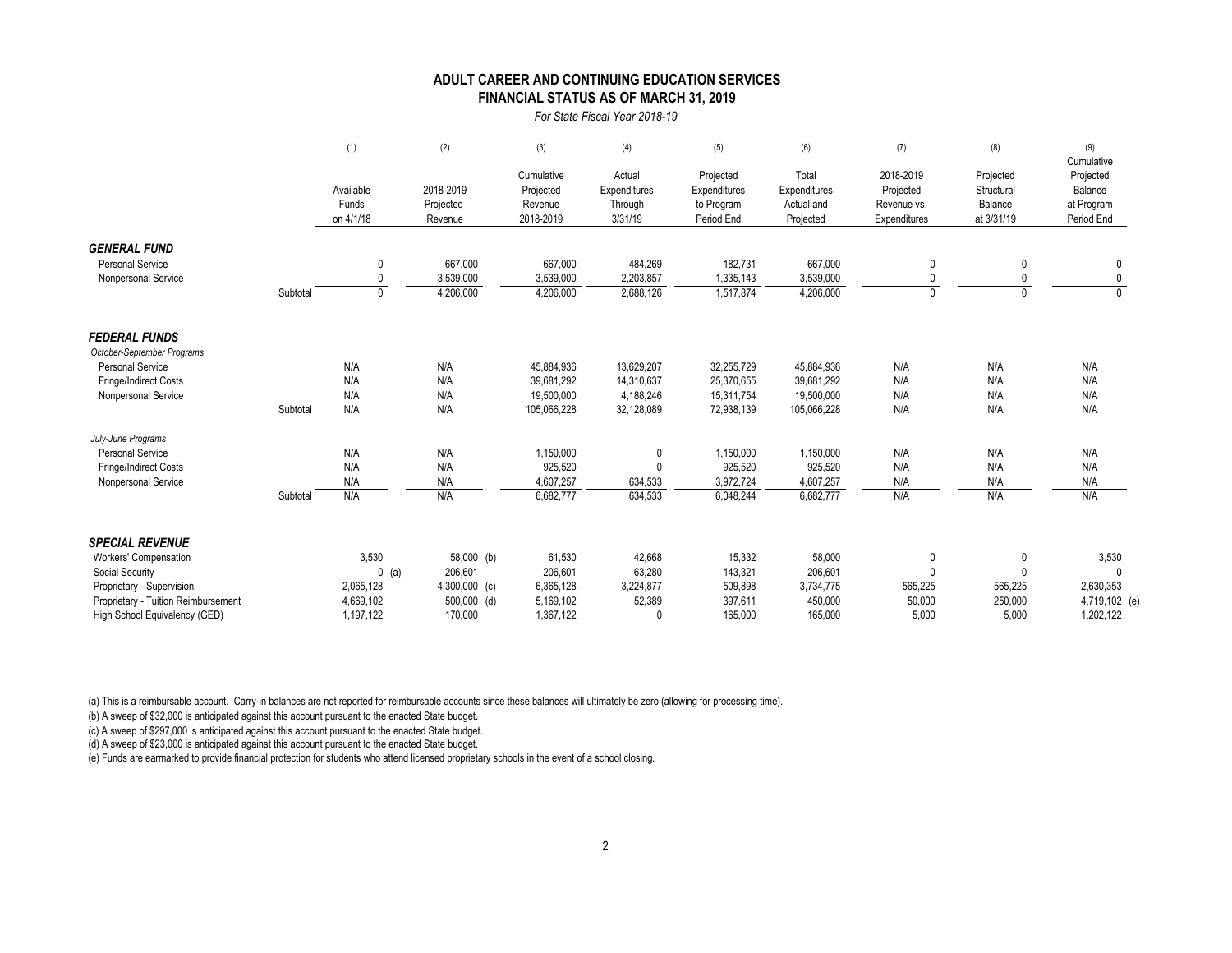#### **FINANCIAL STATUS AS OF MARCH 31, 2019 PROFESSIONS**

*For State Fiscal Year 2018-19*

|                                                     | (1)                             | (2)                               | (3)                                             | (4)                                          | (5)                                                   | (6)                                              | (7)                                                   | (8)                                              | (9)<br>Cumulative                                |
|-----------------------------------------------------|---------------------------------|-----------------------------------|-------------------------------------------------|----------------------------------------------|-------------------------------------------------------|--------------------------------------------------|-------------------------------------------------------|--------------------------------------------------|--------------------------------------------------|
|                                                     | Available<br>Funds<br>on 4/1/18 | 2018-2019<br>Projected<br>Revenue | Cumulative<br>Projected<br>Revenue<br>2018-2019 | Actual<br>Expenditures<br>Through<br>3/31/19 | Projected<br>Expenditures<br>to Program<br>Period End | Total<br>Expenditures<br>Actual and<br>Projected | 2018-2019<br>Projected<br>Revenue vs.<br>Expenditures | Projected<br>Structural<br>Balance<br>at 3/31/19 | Projected<br>Balance<br>at Program<br>Period End |
| <b>SPECIAL REVENUE</b><br>Office of the Professions | 38,435,757                      | 54,700,000 (a)                    | 93,135,757                                      | 44,982,303                                   | 38,545                                                | 45,020,848                                       | 9,679,152                                             | 9,679,152                                        | 48,114,909                                       |
| <b>E-Licensing Project</b>                          | 4,300,000                       |                                   | 4,300,000                                       | 2,495,631                                    | 1,804,369                                             | 4,300,000                                        | $(4,300,000)$ (b)                                     |                                                  |                                                  |

(a) A sweep of \$2,777,000 is anticipated against this account pursuant to the enacted State budget.

(b) This imbalance is the result of the use of prior year funds to meet current year one-time obligations.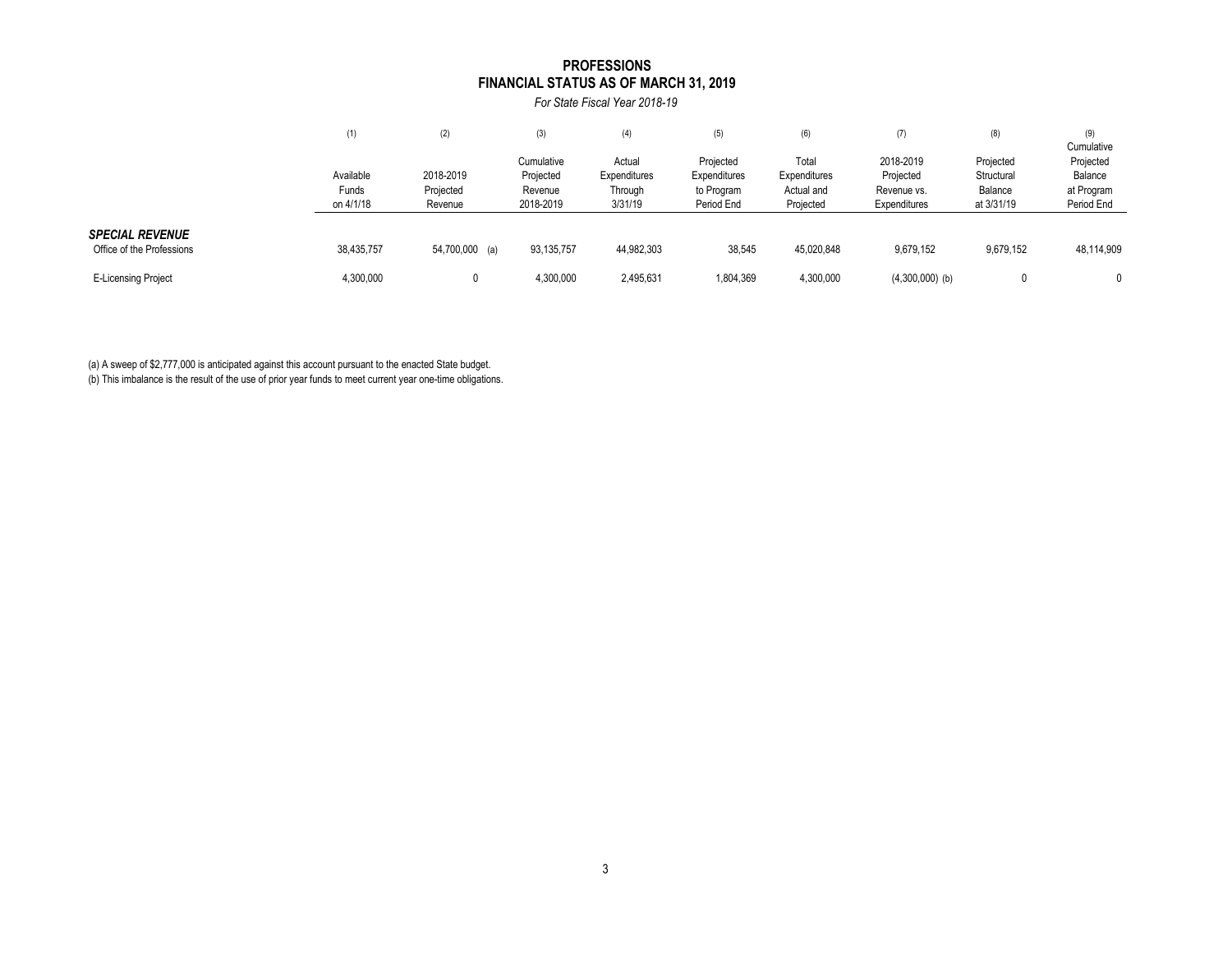### **HIGHER EDUCATION FINANCIAL STATUS AS OF MARCH 31, 2019**

*For State Fiscal Year 2018-19*

|                                                                                                                       |          | (1)                             | (2)                                 | (3)                                             | (4)                                          | (5)                                                   | (6)                                              | (7)                                                   | (8)                                              | (9)<br>Cumulative                                |
|-----------------------------------------------------------------------------------------------------------------------|----------|---------------------------------|-------------------------------------|-------------------------------------------------|----------------------------------------------|-------------------------------------------------------|--------------------------------------------------|-------------------------------------------------------|--------------------------------------------------|--------------------------------------------------|
|                                                                                                                       |          | Available<br>Funds<br>on 4/1/18 | 2018-2019<br>Projected<br>Revenue   | Cumulative<br>Projected<br>Revenue<br>2018-2019 | Actual<br>Expenditures<br>Through<br>3/31/19 | Projected<br>Expenditures<br>to Program<br>Period End | Total<br>Expenditures<br>Actual and<br>Projected | 2018-2019<br>Projected<br>Revenue vs.<br>Expenditures | Projected<br>Structural<br>Balance<br>at 3/31/19 | Projected<br>Balance<br>at Program<br>Period End |
| <b>GENERAL FUND</b><br><b>Personal Service</b><br>Nonpersonal Service                                                 | Subtotal |                                 | 2,933,159<br>5,227,841<br>8,161,000 | 2,933,159<br>5,227,841<br>8,161,000             | 2,735,975<br>1,587,236<br>4,323,211          | 197,184<br>3,640,605<br>3,837,789                     | 2,933,159<br>5,227,841<br>8,161,000              |                                                       | 0                                                | 0<br>0<br>0                                      |
| <b>FEDERAL FUNDS</b><br>July-June Programs<br><b>Personal Service</b><br>Fringe/Indirect Costs<br>Nonpersonal Service | Subtotal | N/A<br>N/A<br>N/A<br>N/A        | N/A<br>N/A<br>N/A<br>N/A            | 729,376<br>197,176<br>277,997<br>1,204,549      | 429,063<br>106,986<br>66,163<br>602,212      | 300,313<br>90,190<br>211,834<br>602,337               | 729,376<br>197,176<br>277,997<br>1,204,549       | N/A<br>N/A<br>N/A<br>N/A                              | N/A<br>N/A<br>N/A<br>N/A                         | N/A<br>N/A<br>N/A<br>N/A                         |
| <b>SPECIAL REVENUE</b><br>Office of Teacher Certification                                                             |          | 4,511,240                       | 6,100,000                           | 10,611,240                                      | 6,136,391                                    | 63,609                                                | 6,200,000                                        | $(100,000)$ (a)                                       | 0                                                | 4,411,240                                        |
| Interstate Reciprocity for Postsecondary Distance Ed                                                                  |          | 848,061                         | 900,000                             | 1,748,061                                       | 491,525                                      | 42,475                                                | 534,000                                          | 366,000                                               | 366,000                                          | 1,214,061                                        |

(a) This imbalance is the result of the use of prior year funds to meet current year one-time obligations.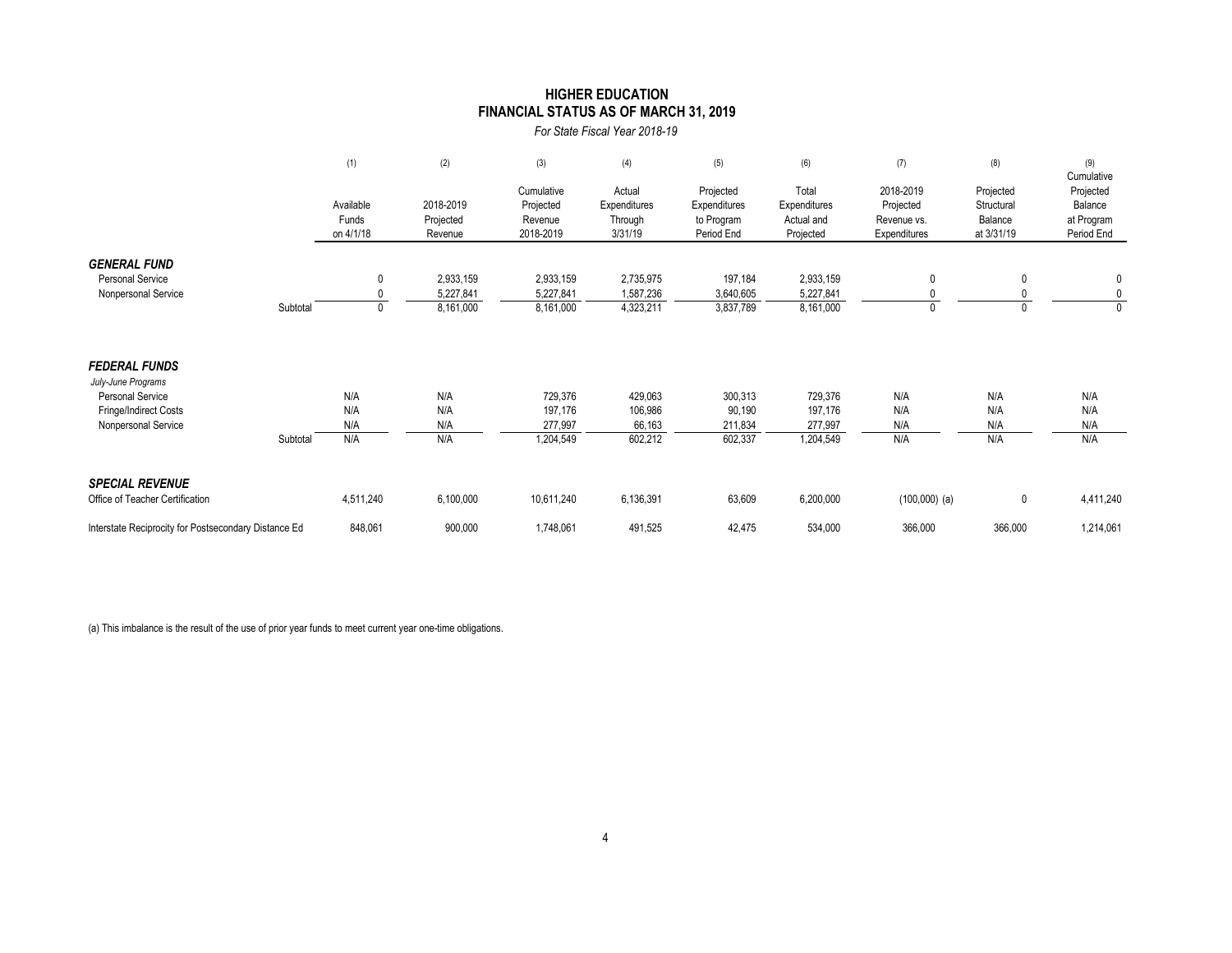### **OFFICE OF P-12 FINANCIAL STATUS AS OF MARCH 31, 2019**

*For State Fiscal Year 2018-19*

|                                                                       |          | (1)                             | (2)                                    | (3)                                             | (4)                                          | (5)                                                   | (6)                                              | (7)                                                   | (8)                                              | (9)<br>Cumulative                                |
|-----------------------------------------------------------------------|----------|---------------------------------|----------------------------------------|-------------------------------------------------|----------------------------------------------|-------------------------------------------------------|--------------------------------------------------|-------------------------------------------------------|--------------------------------------------------|--------------------------------------------------|
|                                                                       |          | Available<br>Funds<br>on 4/1/18 | 2018-2019<br>Projected<br>Revenue      | Cumulative<br>Projected<br>Revenue<br>2018-2019 | Actual<br>Expenditures<br>Through<br>3/31/19 | Projected<br>Expenditures<br>to Program<br>Period End | Total<br>Expenditures<br>Actual and<br>Projected | 2018-2019<br>Projected<br>Revenue vs.<br>Expenditures | Projected<br>Structural<br>Balance<br>at 3/31/19 | Projected<br>Balance<br>at Program<br>Period End |
| <b>GENERAL FUND</b><br><b>Personal Service</b><br>Nonpersonal Service | Subtotal | 0<br>0<br>$\mathbf{0}$          | 21,188,089<br>15,847,911<br>37,036,000 | 21,924,000<br>15,112,000<br>37,036,000          | 17,266,728<br>7,998,458<br>25,265,186        | 3,921,361<br>7,849,453<br>11,770,814                  | 21,188,089<br>15,847,911<br>37,036,000           | 0<br>0<br>$\mathbf{0}$                                | 0<br>0<br>$\Omega$                               | 0<br>$\mathbf 0$<br>$\mathbf{0}$                 |
| <b>FEDERAL FUNDS</b><br>October-September Programs                    |          |                                 |                                        |                                                 |                                              |                                                       |                                                  |                                                       |                                                  |                                                  |
| <b>Personal Service</b>                                               |          | N/A                             | N/A                                    | 3,786,786                                       | 1,538,909                                    | 2,247,877                                             | 3,786,786                                        | N/A                                                   | N/A                                              | N/A                                              |
| Fringe/Indirect Costs                                                 |          | N/A                             | N/A                                    | 3,221,132                                       | 1,218,604                                    | 2,002,528                                             | 3,221,132                                        | N/A                                                   | N/A                                              | N/A                                              |
| Nonpersonal Service                                                   |          | N/A                             | N/A                                    | 3,364,559                                       | 136,361                                      | 3,228,198                                             | 3,364,559                                        | N/A                                                   | N/A                                              | N/A                                              |
|                                                                       | Subtotal | N/A                             | N/A                                    | 10,372,477                                      | 2,893,874                                    | 7,478,603                                             | 10,372,477                                       | N/A                                                   | N/A                                              | N/A                                              |
| July-June Programs                                                    |          |                                 |                                        |                                                 |                                              |                                                       |                                                  |                                                       |                                                  |                                                  |
| <b>Personal Service</b>                                               |          | N/A                             | N/A                                    | 28,397,701                                      | 23,050,395                                   | 5,347,306                                             | 28,397,701                                       | N/A                                                   | N/A                                              | N/A                                              |
| Fringe/Indirect Costs                                                 |          | N/A                             | N/A                                    | 28, 165, 137                                    | 17,842,289                                   | 10,322,848                                            | 28, 165, 137                                     | N/A                                                   | N/A                                              | N/A                                              |
| Nonpersonal Service                                                   |          | N/A                             | N/A                                    | 32.860.806                                      | 9,572,635                                    | 23,288,171                                            | 32,860,806                                       | N/A                                                   | N/A                                              | N/A                                              |
|                                                                       | Subtotal | N/A                             | N/A                                    | 89,423,644                                      | 50,465,319                                   | 38,958,325                                            | 89,423,644                                       | N/A                                                   | N/A                                              | N/A                                              |
| <b>SPECIAL REVENUE</b>                                                |          |                                 |                                        |                                                 |                                              |                                                       |                                                  |                                                       |                                                  |                                                  |
| State School for the Blind at Batavia                                 |          | $0$ (a)                         | 10,020,000                             | 10,020,000                                      | 9,999,453                                    | 20,547                                                | 10,020,000                                       | 0                                                     | $\mathbf 0$                                      | 0                                                |
| State School for the Deaf at Rome                                     |          | $0$ (a)                         | 9,641,000                              | 9,641,000                                       | 8,078,128                                    | 1,562,872                                             | 9,641,000                                        | 0                                                     | 0                                                | 0                                                |

(a) This is a reimbursable account. Carry-in balances are not reported for reimbursable accounts since these balances will ultimately be zero (allowing for processing time).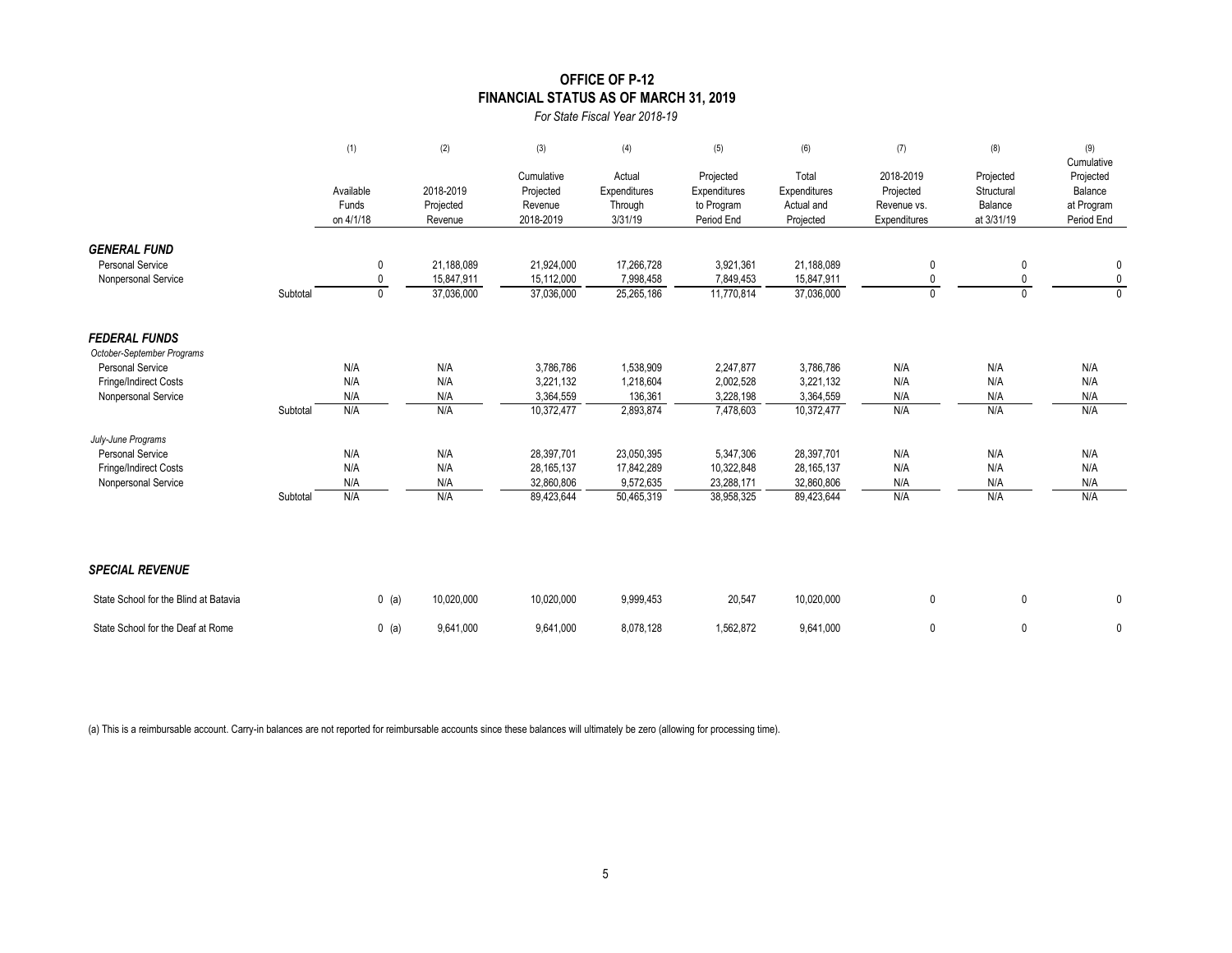#### **FINANCIAL STATUS AS OF MARCH 31, 2019 CULTURAL EDUCATION**

*For State Fiscal Year 2018-19*

|                                                                       |          | (1)                | (2)                        | (3)                    | (4)                    | (5)                  | (6)                    | (7)                 | (8)                      | (9)<br>Cumulative        |
|-----------------------------------------------------------------------|----------|--------------------|----------------------------|------------------------|------------------------|----------------------|------------------------|---------------------|--------------------------|--------------------------|
|                                                                       |          |                    |                            | Cumulative             | Actual                 | Projected            | Total                  | 2018-2019           | Projected                | Projected                |
|                                                                       |          | Available          | 2018-2019                  | Projected              | Expenditures           | Expenditures         | Expenditures           | Projected           | Structural               | Balance                  |
|                                                                       |          | Funds              | Projected                  | Revenue                | Through                | to Program           | Actual and             | Revenue vs.         | Balance                  | at Program               |
|                                                                       |          | on 4/1/18          | Revenue                    | 2018-2019              | 3/31/19                | Period End           | Projected              | Expenditures        | at 3/31/19               | Period End               |
|                                                                       |          |                    |                            |                        |                        |                      |                        |                     |                          |                          |
| <b>GENERAL FUND</b>                                                   |          |                    |                            |                        |                        |                      |                        |                     |                          |                          |
| <b>Personal Service</b>                                               |          | 0                  | 388,000                    | 388,000                | 380,531                | 7,469                | 388,000                | 0                   | 0                        | 0                        |
| Nonpersonal Service                                                   |          | 0<br>$\mathbf{0}$  | 305,000                    | 305,000                | 247,771                | 57,229               | 305,000                | 0<br>$\mathbf{0}$   | $\Omega$<br><sup>0</sup> | $\mathbf{0}$<br>$\Omega$ |
|                                                                       | Subtotal |                    | 693,000                    | 693,000                | 628,302                | 64,698               | 693,000                |                     |                          |                          |
| <b>FEDERAL FUNDS</b>                                                  |          |                    |                            |                        |                        |                      |                        |                     |                          |                          |
| October-September Programs                                            |          |                    |                            |                        |                        |                      |                        |                     |                          |                          |
| <b>Personal Service</b>                                               |          | N/A                | N/A                        | 2,825,218              | 912,359                | 1,912,859            | 2,825,218              | N/A                 | N/A                      | N/A                      |
| Fringe/Indirect Costs                                                 |          | N/A                | N/A                        | 1,059,568              | 568,667                | 490,901              | 1,059,568              | N/A                 | N/A                      | N/A                      |
| Nonpersonal Service                                                   |          | N/A                | N/A                        | 2,111,905              | 13,677                 | 2,098,228            | 2,111,905              | N/A                 | N/A                      | N/A                      |
|                                                                       | Subtotal | N/A                | N/A                        | 5,996,691              | 1,494,703              | 4,501,988            | 5,996,691              | N/A                 | N/A                      | N/A                      |
|                                                                       |          |                    |                            |                        |                        |                      |                        |                     |                          |                          |
| <b>SPECIAL REVENUE</b>                                                |          |                    |                            |                        |                        |                      |                        |                     |                          |                          |
| <b>Cultural Education Account</b>                                     |          |                    |                            |                        |                        |                      |                        |                     |                          |                          |
| Office of Cultural Education-Operations                               |          | (2,559,100)        | 27,500,000                 | 24,940,900             | 25,826,555             | 1,294,810            | 27,121,365             | 378,635             | 661,118                  | (2, 180, 465)            |
| <b>Local Government Records</b>                                       |          |                    |                            |                        |                        |                      |                        |                     |                          | $\mathbf{0}$             |
| Management Improvement Fund                                           |          | $0$ (a)<br>222,694 | 3,015,785 (b)<br>1,700,000 | 3,015,785<br>1,922,694 | 2,907,722<br>1,417,422 | 108,063              | 3,015,785<br>1,780,590 | 0                   | $\theta$                 |                          |
| Records Management Program<br><b>Cultural Resource Survey Account</b> |          |                    | 8,525,158                  | 8,525,158              | 3,756,853              | 363,168<br>4,768,305 | 8,525,158              | $(80,590)$ (d)<br>0 | 10<br>$\Omega$           | 142,104<br>$\Omega$      |
| <b>Education Museum Account</b>                                       |          | $0$ (c)<br>212,561 | 335,000                    | 547,561                | 225,845                | 26,520               | 252,365                | 82,635              | 85,635                   | 295,196                  |
| <b>Education Archives Account</b>                                     |          | 41,079             | 23,000                     | 64,079                 | 14,266                 | 1,523                | 15,789                 | 7,211               | 7,211                    | 48,290                   |
| <b>Education Library Account</b>                                      |          | 154,590            | 40,000                     | 194,590                | 26,545                 | 539                  | 27,084                 | 12,916              | 12,916                   | 167,506                  |
| <b>Grants and Bequests</b>                                            |          | 66,345             | $\mathbf{0}$               | 66,345                 | 0                      | $\mathbf{0}$         | 0                      | $\mathbf{0}$        | $\mathbf{0}$             | 66,345                   |
| <b>Archives Partnership Trust</b>                                     |          | 50,597 (e)         | 554,000                    | 604,597                | 467,126                | 29,917               | 497,043                | 56,957              | 56,957                   | 107,554                  |
| Summer School for the Arts                                            |          | 85.149             | 718.810                    | 803.959                | 648.582                | 484                  | 649.066                | 69.744              | 69.744                   | 154.893                  |

(a) The Local Government Records Management account carry-in is not reported because the revenue in this account supports both the administrative costs reported here and a larger Aid to Localities grant program, not reflec

(b) A sweep of \$782,000 is anticipated against this account pursuant to the enacted State budget.

(c) This is a reimbursable account. Carry-in balances are not reported for reimbursable accounts since these balances will ultimately be zero (allowing for processing time).

(d) This imbalance is the result of the use of prior year funds to meet current year one-time obligations.

(e) Excludes endowment funds.